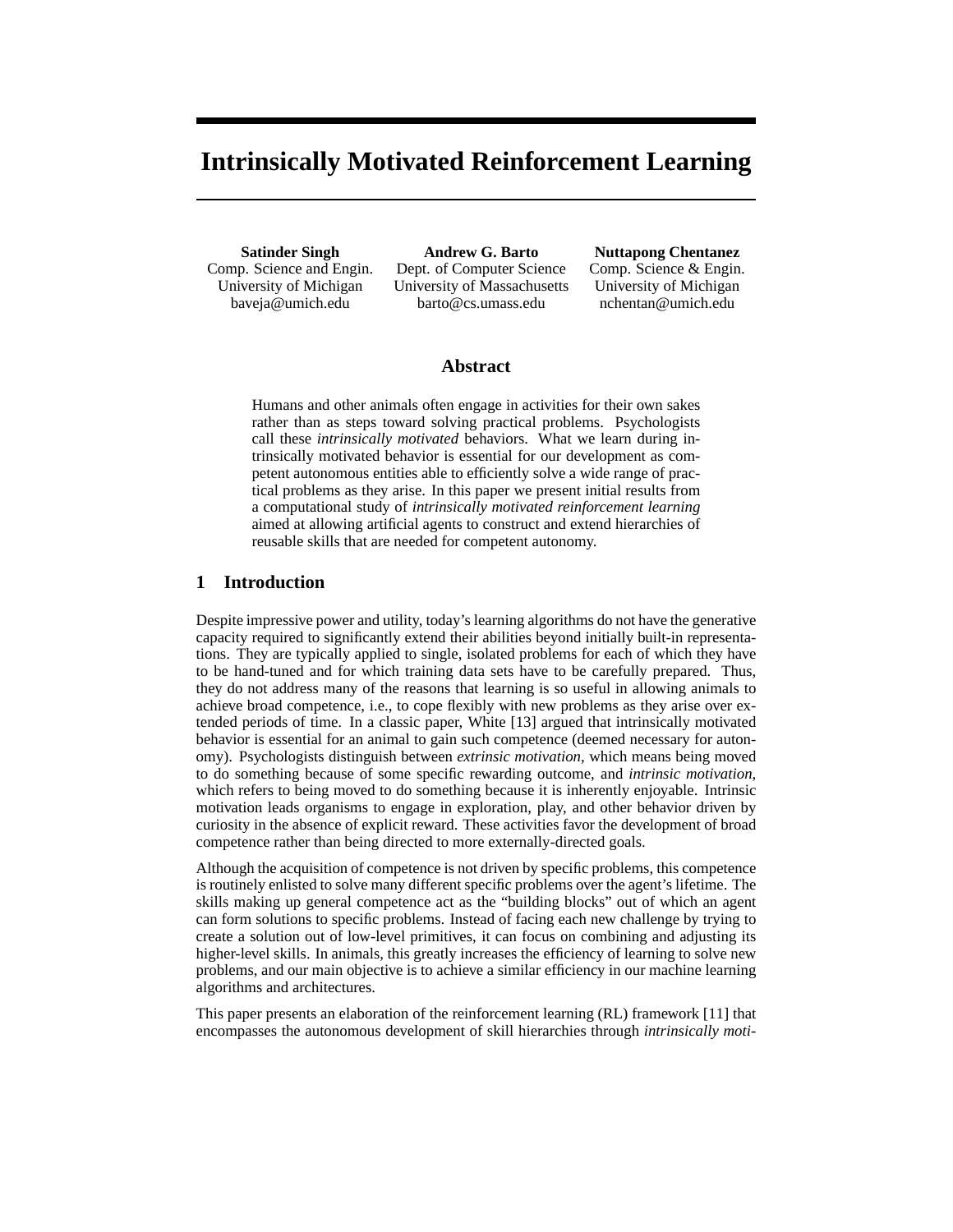*vated learning*. Furthermore we illustrate its ability to learn broad competence in a simple "playroom" environment.

**Background** Lack of space prevents a comprehensive background report on the many ideas on sources and forms of intrinsic motivation in animals. Thus here we describe only the most direct inspiration behind the experiment reported in this paper. It comes from neuroscience. The neuromodulator dopamine has long been associated with reward learning and rewarded behavior (see, e.g., [9]). Recent studies [3, 2] have focused on the idea that dopamine not only plays a critical role in the extrinsic motivational control of behaviors aimed at harvesting explicit rewards, but also in the intrinsic motivational control of behaviors associated with novelty and exploration. For instance, salient, novel sensory stimuli inspire the same sort of phasic activity of dopamine cells as unpredicted rewards [8]. However, this activation extinguishes more or less quickly as the stimuli become familiar. This may underlie the fact that novelty itself has rewarding characteristics [6]. These connections form key components of our approach to intrinsically motivated RL. Previous machine learning research most closely related is that of Schmidhuber (e.g., [7]) on confidence-based curiosity and the ideas of exploration and shaping bonuses [5, 10], although our definition of intrinsic reward differs from these.

#### **2 Reinforcement Learning of Skills**

According to the "standard" view of RL (e.g., [11]) the agent-environment interaction is envisioned as the classical interaction between a controller (the agent) and the controlled system (the environment), with a specialized reward signal coming from the environment to the agent that provides at each moment of time an evaluation (usually with a scalar reward value) of the agent's ongoing behavior. The component of the environment that provides this evaluation is usually called the "critic" (Fig. 1A). The agent learns to improve its skill in controlling the environment in the sense of learning how to increase the total amount of reward it receives over time from the critic.



Figure 1: *Agent-Environment Interaction in Reinforcement Learning.* **A***: The usual view.* **B***: An elaboration.*

Sutton and Barto [11] point out that an animal's reward signals are determined by processes within its brain that monitor not only external events through exteroceptive systems but also the animal's internal state, which includes information pertaining to critical system variables (e.g., blood-sugar level) as well as memories and accumulated knowledge. The critic is in an animal's head. Fig. 1B makes this more explicit by "factoring" the environment of Fig. 1A into an *external environment* and an *internal environment*, the later of which contains the critic which determines primary reward. Notice that this scheme still includes cases in which reward can be thought of as an external stimulus (e.g., a pat on the head or a word of praise). These are simply stimuli transduced by the internal environment so as to generate the appropriate level of primary reward.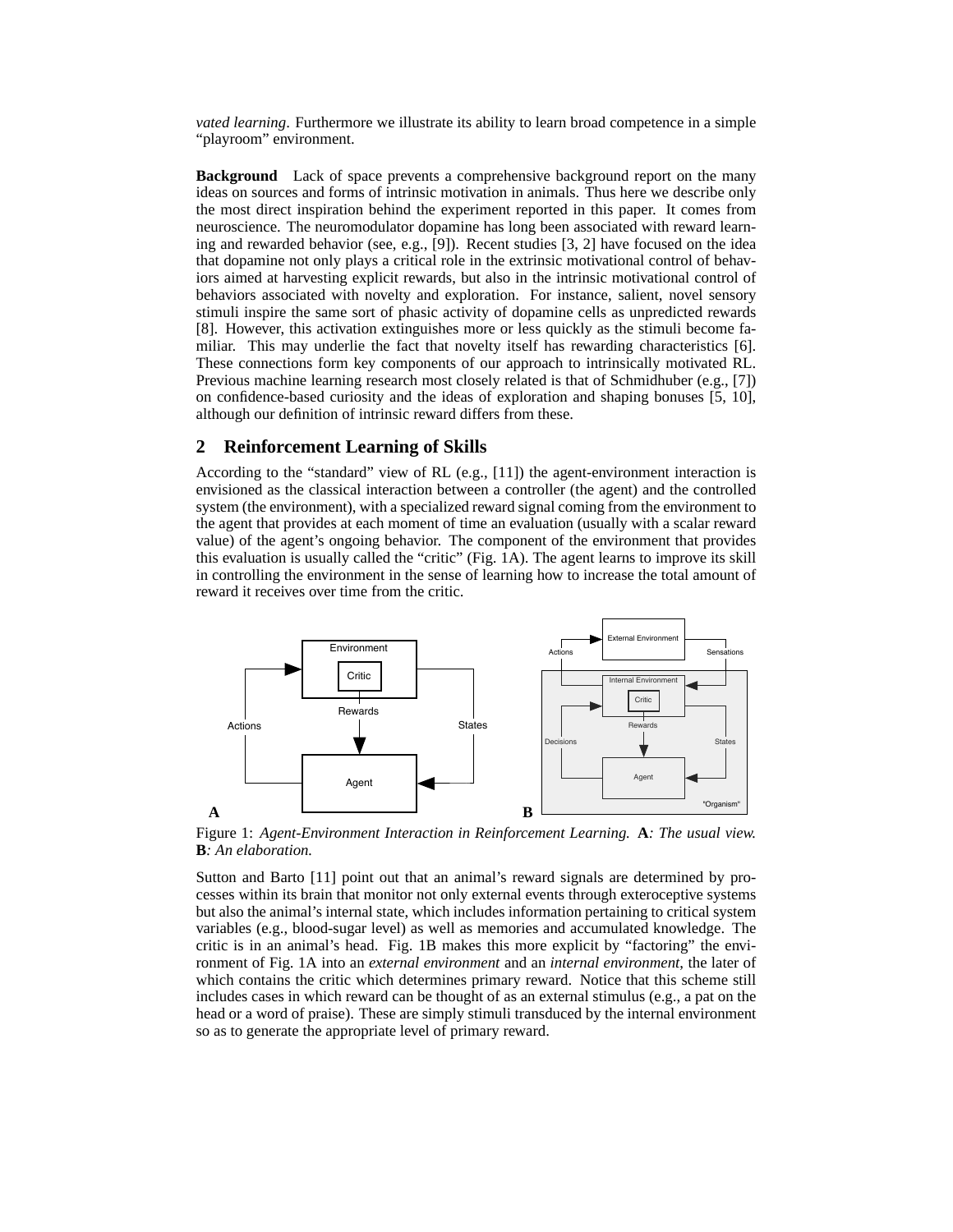The usual practice in applying RL algorithms is to formulate the problem one wants the agent to learn how to solve (e.g., win at backgammon) and define a reward function specially tailored for this problem (e.g., reward  $= 1$  on a win, reward  $= 0$  on a loss). Sometimes considerable ingenuity is required to craft an appropriate reward function. The point of departure for our approach is to note that the internal environment contains, among other things, the organism's motivational system, *which needs to be a sophisticated system that should not have to be redesigned for different problems*. Handcrafting a different specialpurpose motivational system (as in the usual RL practice) should be largely unnecessary.

**Skills**—Autonomous mental development should result in a collection of reusable skills. But what do we mean by a skill? Our approach to skills builds on the theory of *options* [12]. Briefly, an option is something like a subroutine. It consists of 1) an *option policy* that directs the agent's behavior for a subset of the environment states, 2) an *initiation set* consisting of all the states in which the option can be initiated, and 3) a *termination condition*, which specifies the conditions under which the option terminates. It is important to note that an option is not a sequence of actions; it is a closed-loop control rule, meaning that it is responsive to on-going state changes. Furthermore, because options can invoke other options as actions, hierarchical skills and algorithms for learning them naturally emerge from the conception of skills as options. Theoretically, when options are added to the set of admissible agent actions, the usual Markov decision process (MDP) formulation of RL extends to semi-Markov decision processes (SMDPs), with the one-step actions now becoming the "primitive actions." All of the theory and algorithms applicable to SMDPs can be appropriated for decision making and learning with options [1, 12].

Two components of the the options framework are especially important for our approach: *1. Option Models*: An option model is a probabilistic description of the effects of executing an option. As a function of an environment state where the option is initiated, it gives the probability with which the option will terminate at any other state, and it gives the total amount of reward expected over the option's execution. Option models can be learned from experience (usually only approximately) using standard methods. Option models allow stochastic planning methods to be extended to handle planning at higher levels of abstraction.

*2. Intra-option Learning Methods*: These methods allow the policies of many options to be updated simultaneously during an agent's interaction with the environment. If an option *could have* produced a primitive action in a given state, its policy can be updated on the basis of the observed consequences even though it was not directing the agent's behavior at the time. Intra-option methods essentially "multiplex" experience to greatly increase the efficiency of learning [12].

*In most of the work with options, the set of options must be provided by the system designer.* While an option's policy can be improved through learning, each option has to be predefined by providing its initiation set, termination condition, and the reward function that evaluates its performance. Many researchers have recognized the desirability of automatically creating options, and several approaches have recently been proposed (e.g., [4]). For the most part, these methods extract options from the learning system's attempts to solve a particular problem, whereas our approach creates options outside of the context of solving any particular problem.

**Developing Hierarchical Collections of Skills**—It is clear that children accumulate skills while they engage in intrinsically motivated behavior, e.g., while at play. When they notice that something they can do reliably results in an interesting consequence, they remember this in a form that will allow them to bring this consequence about if they wish to do so at a future time when they think it might contribute to a specific goal. Moreover, they improve the efficiency with which they bring about this interesting consequence with repetition, before they become bored and move on to something else. *We claim that the concepts of an option and an option model are exactly appropriate to model this type of behavior*. Indeed,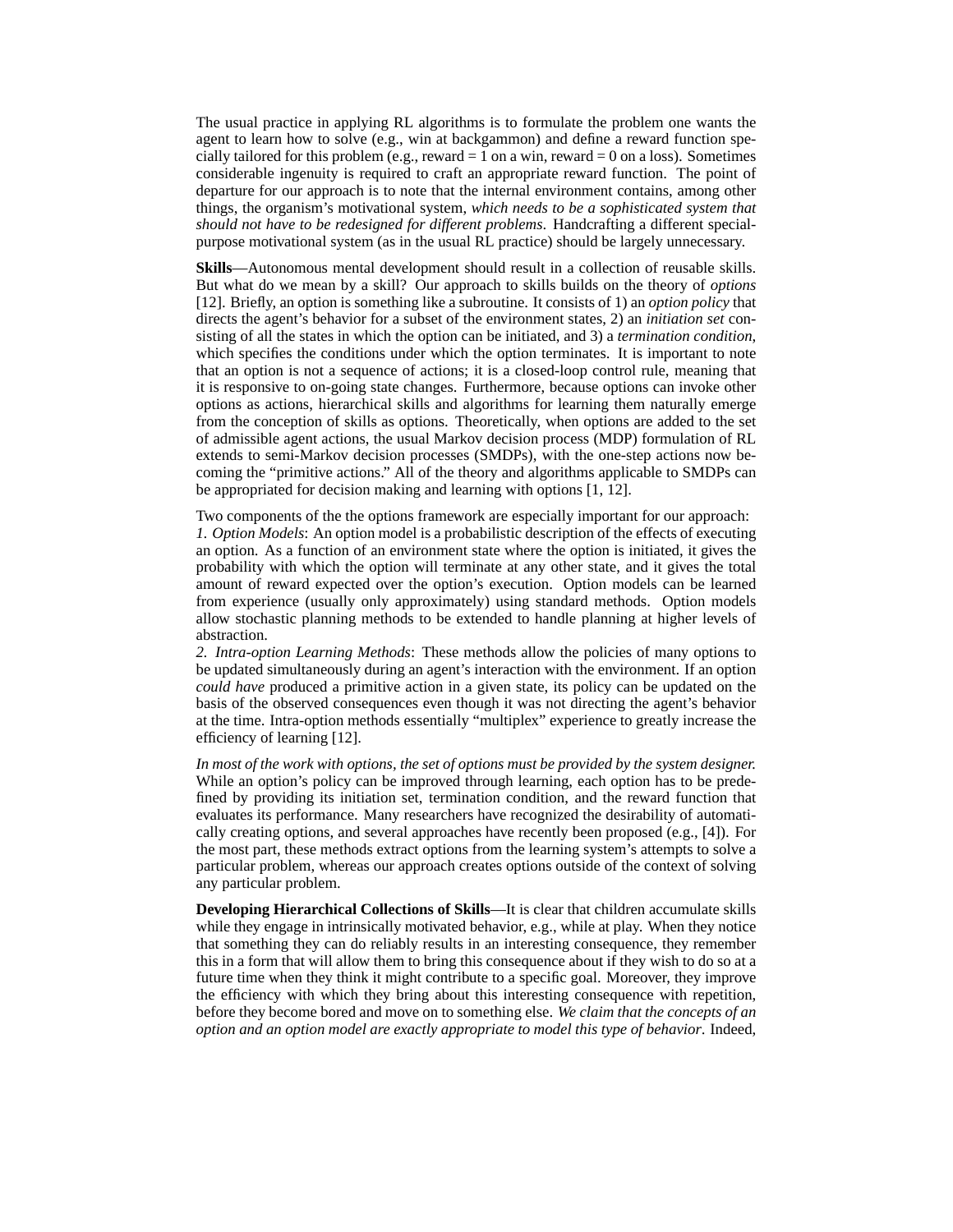one of our main contributions is a (preliminary) demonstration of this claim.

## **3 Intrinsically Motivated RL**

Our main departure from the usual application of RL is that our agent maintains a knowledge base of skills that it learns using intrinsic rewards. In most other regards, our extended RL framework is based on putting together learning and planning algorithms for options [12].

**Behavior** The agent behaves in its environment according to an  $\epsilon$ -greedy policy with respect to an action-value function  $Q_B$  that is learned using a mix of Q-learning and SMDP planning as described in Figure 2. Initially only the primitive actions in the environment are available to the agent. Over time, skills represented internally as options and their models, also become available to the agent as action choices. Thus,  $Q_B$  maps states s and actions  $a$  (both primitive and options) to the expected long-term utility of taking that action  $a$  in state s.

**Salient Events** In our current implementation we assume that the agent has intrinsic or hardwired notions of interesting or "salient" events in its environment. For example, in the playroom environment we present shortly, the agent finds changes in light and sound intensity to be salient. These are intended to be independent of any specific task and likely to be applicable to many environments.

**Reward** In addition to the usual extrinsic rewards there are occasional intrinsic rewards generated by the agent's critic (see Figure 1B). In this implementation, the agent's intrinsic reward is generated in a way suggested by the novelty response of dopamine neurons. The intrinsic reward for each salient event is proportional to the error in the prediction of the salient event according to the learned option model for that event (see Figure 2 for detail). **Skill-KB** The agent maintains a knowledge-base of skills that it has learned in its environment. Initially this may be empty. The first time a salient event occurs, say light turned on, structures to learn an option that achieves that salient event (turn-light-on-option) are created in the skill-KB. In addition structures to learn an option model are also created. So for option  $o$ ,  $Q^o$  maps states s and actions a (again, both primitive and options) to the long-term utility of taking action  $a$  in state  $s$ . The option for a salient event terminates with probability one in any state that achieves that event and never terminates in any other state. The initiation set,  $I^{\circ}$  for an option  $\circ$  is incrementally expanded to includes states that lead to states in the current initiation set.

**Learning** The details of the learning algorithm are presented in Figure 2.

#### **4 Playroom Domain: Empirical Results**

We implemented intrinsically motivated RL (of Figure 2) in a simple artificial "playroom" domain shown in Fig. 3A. In the playroom are a number of objects: a light switch, a ball, a bell, two movable blocks that are also buttons for turning music on and off, as well as a toy monkey that can make sounds. The agent has an eye, a hand, and a visual marker (seen as a cross hair in the figure). The agent's sensors tell it what objects (if any) are under the eye, hand and marker. At any time step, the agent has the following actions available to it: 1) move eye to hand, 2) move eye to marker, 3) move eye one step north, south, east or west, 4) move eye to random object, 5) move hand to eye, and 6) move marker to eye. In addition, if both the eye and and hand are on some object, then natural operations suggested by the object become available, e.g., if both the hand and the eye are on the light switch then the action of flicking the light switch becomes available, and if both the hand and eye are on the ball, then the action of kicking the ball become available (the ball when pushed moves in a straight line to the marker), etc.

The objects in the playroom all have potentially interesting characteristics. The bell rings once and moves to a random adjacent square if the ball is kicked into it. The light switch controls the lighting in the room. The color of any of the blocks in the room is only visible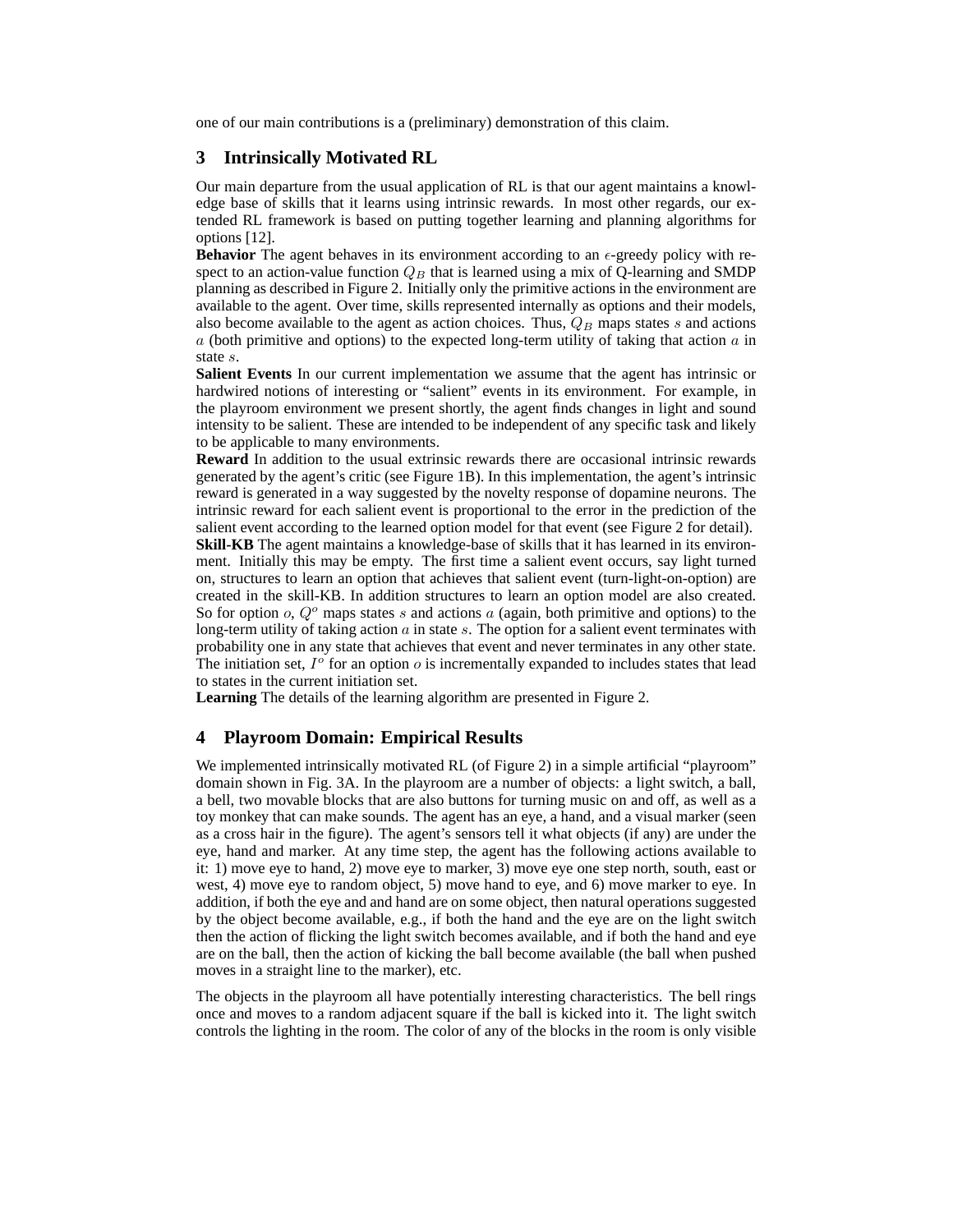Loop forever Current state  $s_t$ , current primitive action  $a_t$ , current option  $o_t$ , extrinsic reward  $r_t^e$ , intrinsic reward  $r_t^i$ Obtain next state  $s_{t+1}$ //— *Deal with special case if next state is salient* If  $s_{t+1}$  is a salient event *e* If option for  $e$ ,  $o_e$ , does not exist in  $O$  (skill-KB) Create option  $o_e$  in skill-KB; Add  $s_t$  to  $I^{o_e}$  // *initialize initiation set* Set  $\beta^{o_e}(s_{t+1}) = 1$  // *set termination probability* //— *set intrinsic reward value*  $r_{t+1}^i = \tau [1-P^{o_e}(s_{t+1}|s_t)]$  //  $\tau$  *is a constant multiplier* else  $r_{t+1}^i = 0$ //— *Update all option models* For each option  $o \neq o_e$  in skill-KB (O) If  $s_{t+1} \in I^o$ , then add  $s_t$  to  $I^o$  // grow initiation set If  $a_t$  is greedy action for o in state  $s_t$ //— *update option transition probability model*  $P^o(x|s_t) \stackrel{\alpha}{\leftarrow} [\gamma(1-\beta^o(s_{t+1}) P^o(x|s_{t+1}) + \gamma \beta^o(s_{t+1}) \delta_{s_{t+1}x}]$ //— *update option reward model*  $R^o(s_t) \stackrel{\alpha}{\leftarrow} [r_t^e + \gamma(1 - \beta^o(s_{t+1}))R^o(s_{t+1})]$ //— *Q-learning update of behavior action-value function*  $Q_B(s_t, a_t) \stackrel{\alpha}{\leftarrow} [r_t^e + r_t^i + \gamma \max_{a \in A \cup O} Q_B(s_{t+1}, a)]$ //— *SMDP-planning update of behavior action-value function* For each option o in skill-KB  $Q_B(s_t, o) \stackrel{\alpha}{\leftarrow} [R^o(s_t) + \sum_{x \in S} P^o(x|s_t) \max_{a \in A \cup O} Q_B(x, a)]$ //— *Update option action-value functions* For each option  $o \in O$  such that  $s_t \in I^o$ if  $\beta^{o}(s_{t+1}) == 1$  $Q^o(s_t, a_t) \stackrel{\alpha}{\leftarrow} [r_t^e + \gamma \text{ terminal value for option o}]$ else  $Q^o(s_t, a_t) \stackrel{\alpha}{\leftarrow} [r_t^e + \max_{a \in A \cup O} Q^o(s_{t+1}, a)]$ //— *Choose next action* Choose  $a_{t+1}$  using  $\epsilon$ -greedy policy w.r.to  $Q_B$ //— *Determine next extrinsic reward* Set  $r_{t+1}^e$  to the extrinsic reward for transition  $s_t, a_t \rightarrow s_{t+1}$ Set  $s_t \leftarrow s_{t+1}; a_t \leftarrow a_{t+1}; r_t^e \leftarrow r_{t+1}^e; r_t^i \leftarrow r_{t+1}^i$ 

Figure 2: Overall Learning Algorithm. Extrinsic reward is denoted  $r^e$  while intrinsic reward is denoted r<sup>i</sup>. Equations of the form  $x \stackrel{\alpha}{\leftarrow} [y]$  are short for  $x \leftarrow (1-\alpha)x + \alpha[y]$ . The behavior action value function  $Q_B$  is updated using a combination of Q-learning and SMDP planning. Throughout  $\gamma$  is a discount factor and  $\alpha$  is the step-size. The option action value functions  $Q^o$  are updated using intra-option Q-learning. Note that the intrinsic reward is only used in updating  $Q_B$  and not any of the  $Q^o$ .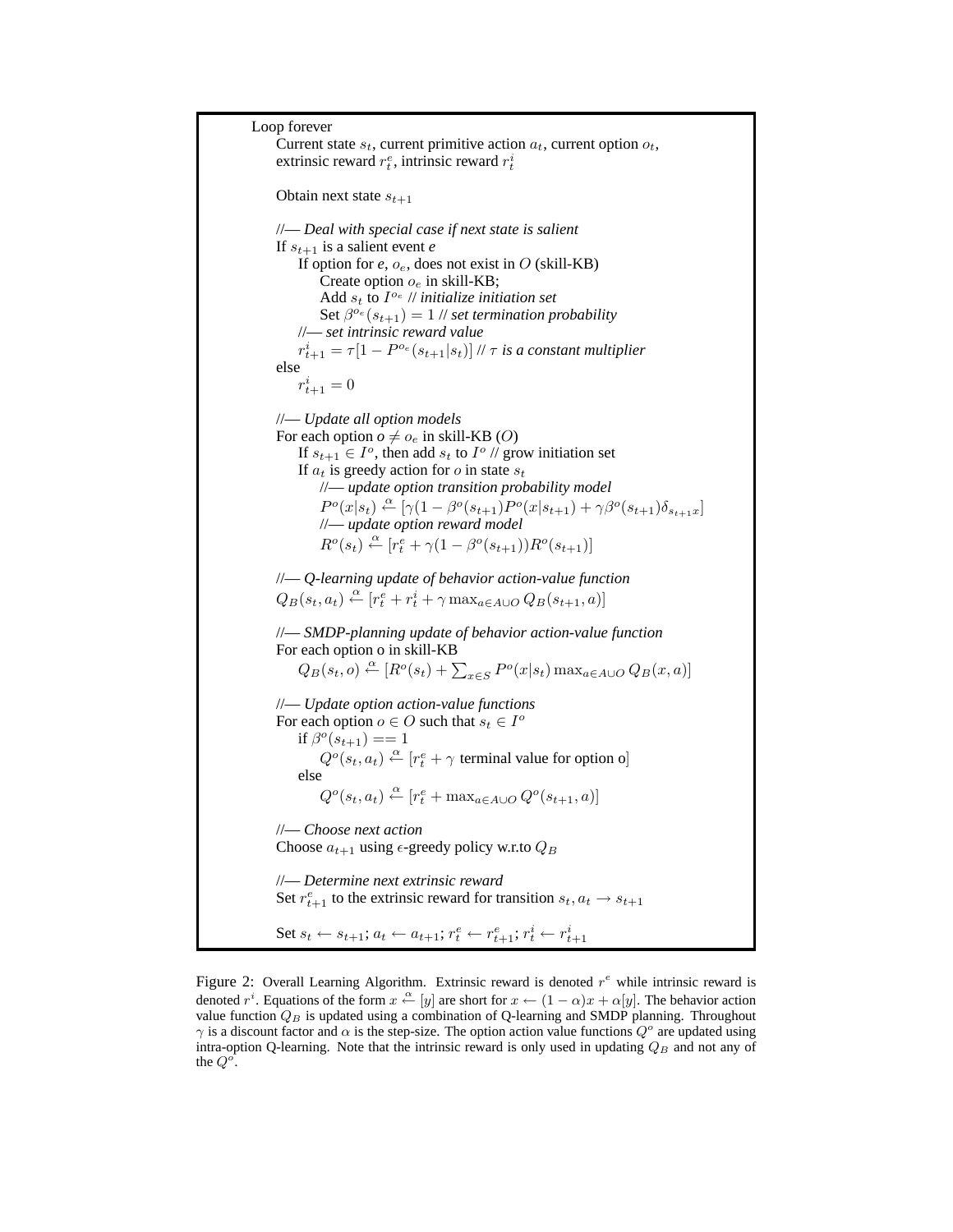if the light is on, otherwise they appear similarly gray. The blue block if pressed turns music on, while the red block if pressed turns music off. Either block can be pushed and as a result it moves to a random adjacent square. The toy monkey makes frightened sounds if simultaneously the room is dark and the music is on and the bell is rung. These objects were designed to have varying degrees of difficulty to engage. For example, to get the monkey to cry out requires the agent to do the following sequence of actions: 1) get its eye to the light switch, 2) move hand to eye, 3) push the light switch to turn the light on, 4) find the blue block with its eye, 5) move the hand to the eye, 6) press the blue block to turn music on, 7) find the light switch with its eye, 8) move hand to eye, 9) press light switch to turn light off, 10) find the bell with its eye, 11) move the marker to the eye, 12) find the ball with its eye, 13) move its hand to the ball, and 14) kick the ball to make the bell ring. Notice that if the agent has already learned how to turn the light on and off, how to turn music on, and how to make the bell ring, then those learned skills would be of obvious use in simplifying this process of engaging the toy monkey.



Figure 3: **A.** *Playroom domain.* **B.** *Speed of learning of various skills.* **C.** *The effect of intrinsically motivated learning when extrinsic reward is present. See text for details*

For this simple example, changes in light and sound intensity are considered salient by the playroom agent. Because the initial action value function,  $Q_B$ , is uninformative, the agent starts by exploring its environment randomly. Each first encounter with a salient event initiates the learning of an option and an option-model for that salient event. For example, the first time the agent happens to turn the light on, it initiates the data-structures necessary for learning and storing the light-on option. As the agent moves around the world, all the options (initiated so far) and their models are simultaneously updated using intra-option learning algorithms.

As shown in Figure 2, the intrinsic reward is used to update  $Q_B$ . As a result, when the agent encounters an unpredicted salient event a few times, its updated action value function drives it to repeatedly attempt to achieve that salient event. There are two interesting side effects of this: 1) as the agent tries to repeatedly achieve the salient event, learning improves both its policy for doing so and its option-model that predicts the salient event, and 2) as its option policy and option model improve, the intrinsic reward diminishes and the agent gets "bored" with the associated salient event and moves on. Of course, the option policy and model become accurate in states the agent encounters frequently. Occasionally, the agent encounters the salient event in a state (set of sensor readings) that it has not encountered before, and it generates intrinsic reward again (it is "surprised").

A summary of results is presented in Fig. 4. Each panel of the figure is for a distinct salient event. The graph in each panel shows both the time steps at which the event occurs as well as the intrinsic reward associated by the agent to each occurrence. Each occurrence is denoted by a vertical bar whose height denotes the amount of associated intrinsic reward. Note that as one goes from top to bottom in this figure, the salient events become harder to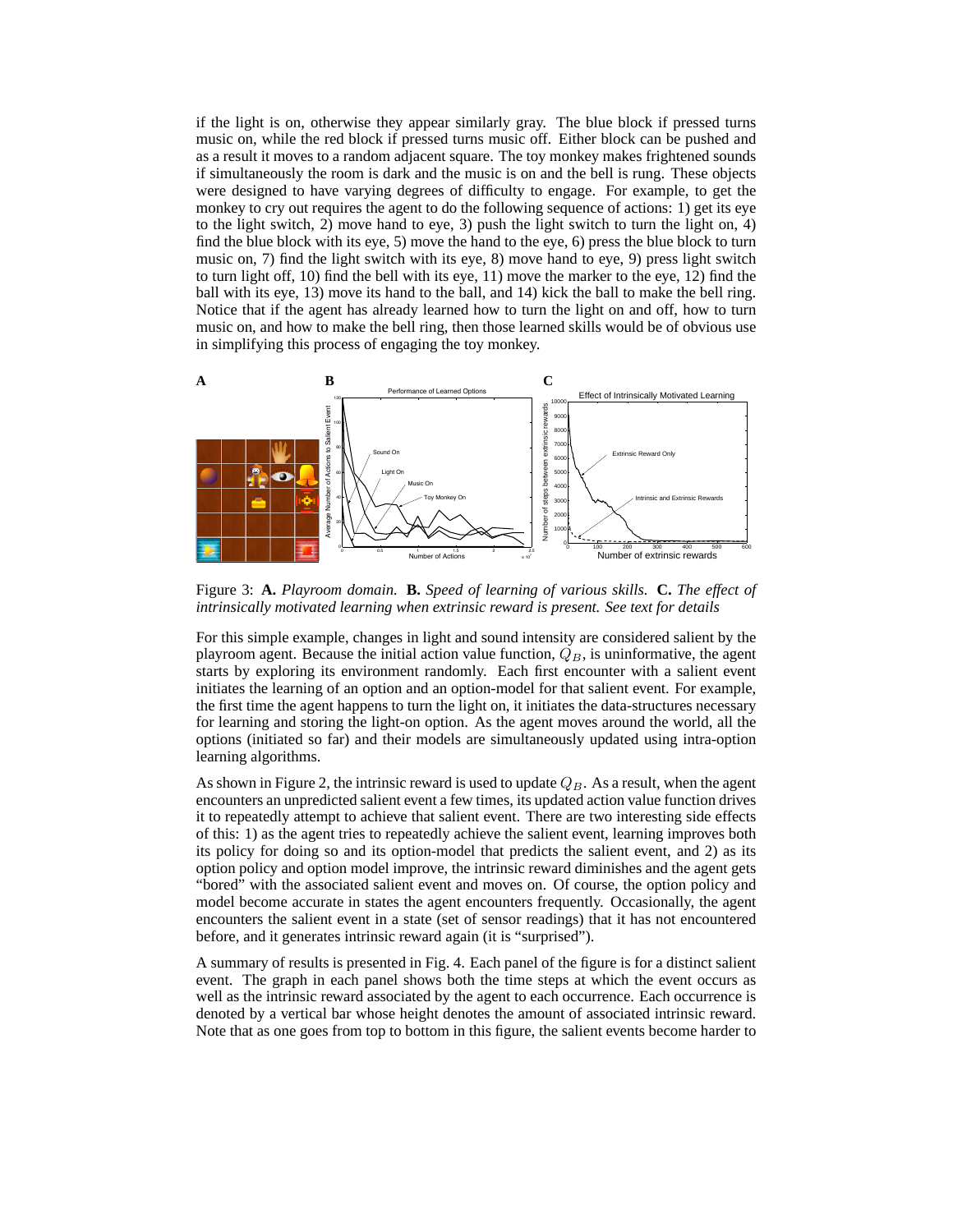

Figure 4: *Results from the playroom domain. Each panel depicts the occurrences of salient events as well as the associated intrinsic rewards. See text for additional details.*

achieve and, in fact, become more hierarchical. Indeed, the lowest one for turning on the monkey noise (Non) needs light on, music on, light off, sound on in sequence. A number of interesting results can be observed in this figure. First note that the salient events that are simpler to achieve occur earlier in time. For example, Lon (light turning on) and Loff (light turning off) are the simplest salient events, and the agent makes these happen quite early. The agent tries them a large number of times before getting bored and moving on to other salient events. The reward obtained for each of these events diminishes after repeated exposure to the event. Thus, automatically, the skill of achieving the simpler events are learned before those for the more complex events.

Of course, the events keep happening despite their diminished capacity to reward because they are needed to achieve the more complex events. Consequently, the agent continues to turn the light on and off even after it has learned this skill because this is a step along the way toward turning on the music, as well along the way toward turning on the monkey noise. Finally note that the more complex skills are learned relatively quickly once the required sub-skills are in place, as one can see by the few rewards the agent receives for them. The agent is able to bootstrap and build upon the options it has already learned for the simpler events. We confirmed the hierarchical nature of the learned options by inspecting the greedy policies implemented by the learned action value functions for the more complex options like Non and Noff. The fact that all the options are successfully learned is also seen in Fig. 3B in which we show how long it takes to bring about the events at different points in the agent's experience (there is an upper cutoff of 120 steps). This figure also shows that the simpler skills are learned earlier than the more complex ones.

An agent having a collection of skills learned through intrinsic reward can learn a wide variety of extrinsically rewarded tasks more easily than an agent lacking these skills. To illustrate, we looked at a playroom task in which extrinsic reward was available only if the agent succeeded in making the monkey cry out. This requires the 14 steps described above. This is difficult for an agent to learn if only the extrinsic reward is available, but